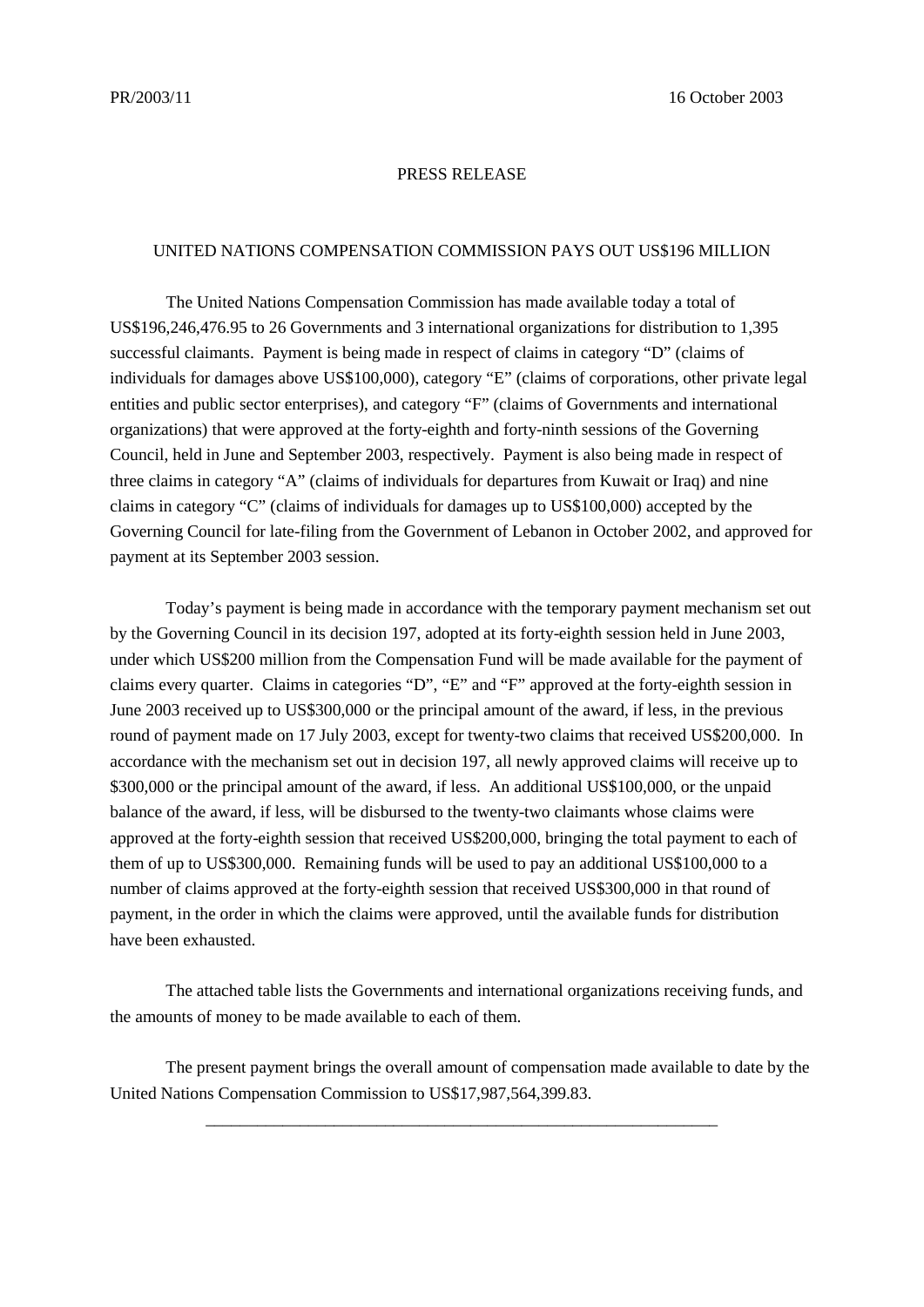## Background

The first phase of payments involved an initial payment of US\$2,500 to each successful individual claimant in categories "A" and "C", as well as payment of the full amount to all successful individual claimants in category "B" (claims for death or serious personal injury). In the second phase, payments of up to US\$100,000 were subsequently made available to approved claims in categories "A", "C", "D", "E", and "F" in two rounds comprising payment amounts of up to US\$25,000 and US\$75,000 respectively. The second phase concludes payment of the full amount to all successful claimants in categories "A" and "C". A total of US\$8,397,357,008.79 has been made available to 1,503,236 claimants in all categories under the first and second phases of payments.

In the third phase of the payments mechanism, which commenced in October 2000, each successful claimant in categories "D", "E" and "F" received an initial amount of up to US\$5 million in accordance with decision 100 of the Governing Council of the UNCC. Subsequent rounds of payments of up to US\$10 million were made to successful claimants in these categories of claims in the order in which they have been approved. A total of US\$9,590,207,391.04 has been made available to 9,968 claimants in categories "D", "E" and "F" under the third phase.

At the forty-eighth session, the Governing Council adopted decision 197, establishing a temporary payment mechanism in light of the reduction in the Compensation Fund's income, following the adoption of Security Council resolution 1483 (2003), which provides in paragraph 21 that the Fund shall receive 5 per cent of all export sales of petroleum, petroleum products, and natural gas from Iraq. Under this temporary payment mechanism, US\$200 million from the Compensation Fund will be made available for the payment of successful claims every quarter (from the forty-eighth (June 2003) to the fifty-first (March 2004) sessions, inclusive). Successful claimants in all categories will receive an initial amount of US\$100,000 or the unpaid principal amount of the award, if less, with the disbursement of subsequent rounds of payments of US\$100,000 to successful claimants in all categories in the order in which they have been approved at the sessions described above, until the available funds for distribution have been exhausted.

The Governing Council monitors the distribution of payments to claimants by the relevant Governments and international organizations. Governments and international organizations are obligated to distribute funds to successful claimants expeditiously and to report to the Commission on payments made to claimants. Any funds undistributed to claimants by Governments and international organizations within twelve months of receiving payment shall be returned to the Commission. Further payments to Governments and international organizations shall be suspended where they fail to report on the distribution of funds to successful claimants or fail to return undistributed funds on time.

Further information about the Commission can be found on its website located at www.uncc.ch.